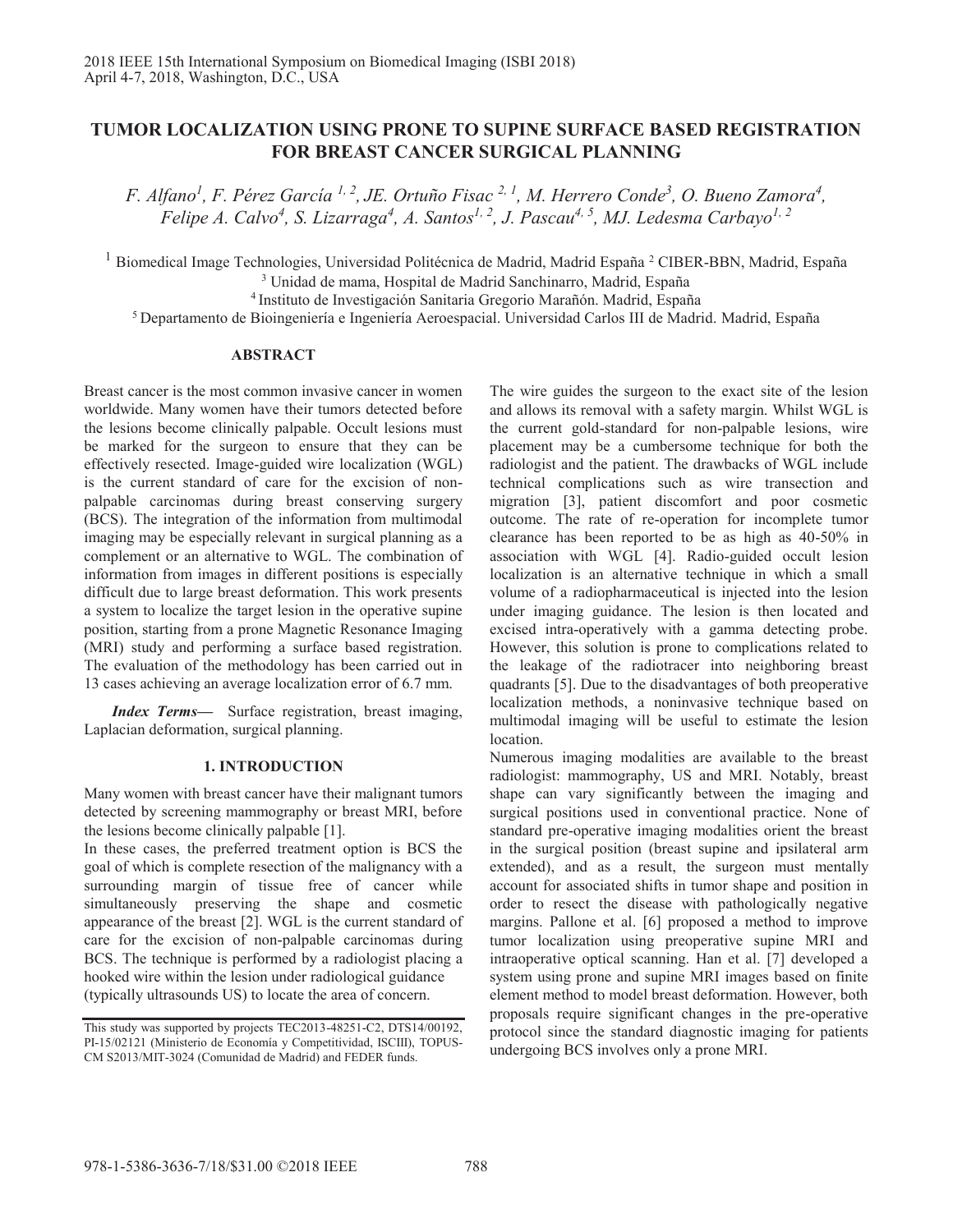This work presents a simple and fast solution supporting BCS that would alter minimally the surgical protocol acquiring the surface of the patient in supine position and locating the tumor identified in the prone MRI performing a surface based registration. The prone-to-supine tumor localization method has been evaluated using retrospective cases with both preoperative prone MRI and supine CT. The tumor position has been calculated using a method that transfers the surface displacements to the tumor and compared to a trilateration method. This approach has been tested in 13 clinical cases.

### **2. MATERIALS AND METHODS**

The aim of this work is the implementation of a method based on the registration of surfaces, extracted from a preoperative MRI and a surface from either an imaging set or a 3D laser scanning system, in order to localize the tumor in the surgical position. To perform a proof of concept and an evaluation, preoperative MRI and CT images have been gathered to extract the surface of the breast in the prone and supine positions respectively, and the tumor in the two images has been localized. The prone and supine surfaces have been aligned and the tumor localization in the intraoperative position has been estimated. The distance between the tumor centroid in supine position, identified in the CT image, and the tumor centroid estimated with the implemented technique has been calculated to validate the results.

### **2.1 Data**

Data consists of 13 retrospective cases provided by Hospital General Universitario Gregorio Marañón (HGUGM) in Madrid as approved by its Ethical Committee.

The system has been developed using a prone MRI and the available information in supine position. Since the surgical hospital protocol does not involve a supine MRI, cancer staging CT scans have been used in place of the intraoperative surface. Each case includes:

- Preoperative MRI T2 SPAIR.
- MRI subtraction post/pre-contrast.
- Preoperative CT.

These data come from a retrospective study, and it is important to note that the acquisition of a CT scan does not belong to the standard preoperative protocol, but is required only when it is necessary for cancer staging purposes. This fact limits the number of available cases. Furthermore, although the position during the acquisition is supine, it does not exactly reproduce surgical position.

#### **2.3 Biomechanical assumption**

In order to simplify the prediction of breast behavior, the following assumptions have been made:

- 1. The breast parenchyma is incompressible [9].
- 2. The anatomical axes starting from the nipples do not vary between prone and supine position.
- 3. The skin of the breast is compressed more in the lateral and caudal direction moving from prone to supine position [10].

### **2.4 Mesh generation**

The MRI T2 SPAIR and CT images have been segmented to extract the breast tissue volume as a binary mask using the Segmentation Tool from 3D Slicer [8]. Using the same tool, the tumor has been segmented in the MR Subtraction image and in the CT image to validate the results.

The two masks have been aligned in the transversal plane and cut posteriorly considering a proper defined region of interest including all the breast volume. Then an approximate segmentation of the pectoralis muscle boundary has been performed automatically in the MR image constructing a closed surface as shown in Figure 1. Additionally the open surface of the CT was extracted. Both surfaces are represented as triangular meshes. The surface of the pectoral muscle was set as zero-displacement boundary condition during the deformation of the breast from prone to supine [10].



**Figure 1.** MRI and CT masks are aligned in the transversal plane. An approximate automatic segmentation of pectoralis muscle boundary is performed in the MRI image. Finally, the prone and supine surfaces are extracted and modeled as triangular meshes.

#### **2.5 Surface deformation**

A Laplacian deformation [11] has been used to obtain the transformation of the surface. This technique, using differential coordinates, allows the preservation of the geometric details of the surface. In contrast to the traditional global Cartesian coordinates, which can only tell the spatial location of each point, a differential surface representation carries information about the local shape and the details of the surface. Considering a surface mesh with n vertices, let L be the Laplacian matrix of the mesh and V an  $n \times 3$  matrix containing the Cartesian coordinates of the vertices. It is possible to define its Laplacian representation in matrix form as  $\Delta$  an n×3 matrix:

#### $LV = \Delta$

The prone to supine transformation is achieved defining:

A subset of k vertices referred to as the control vertices.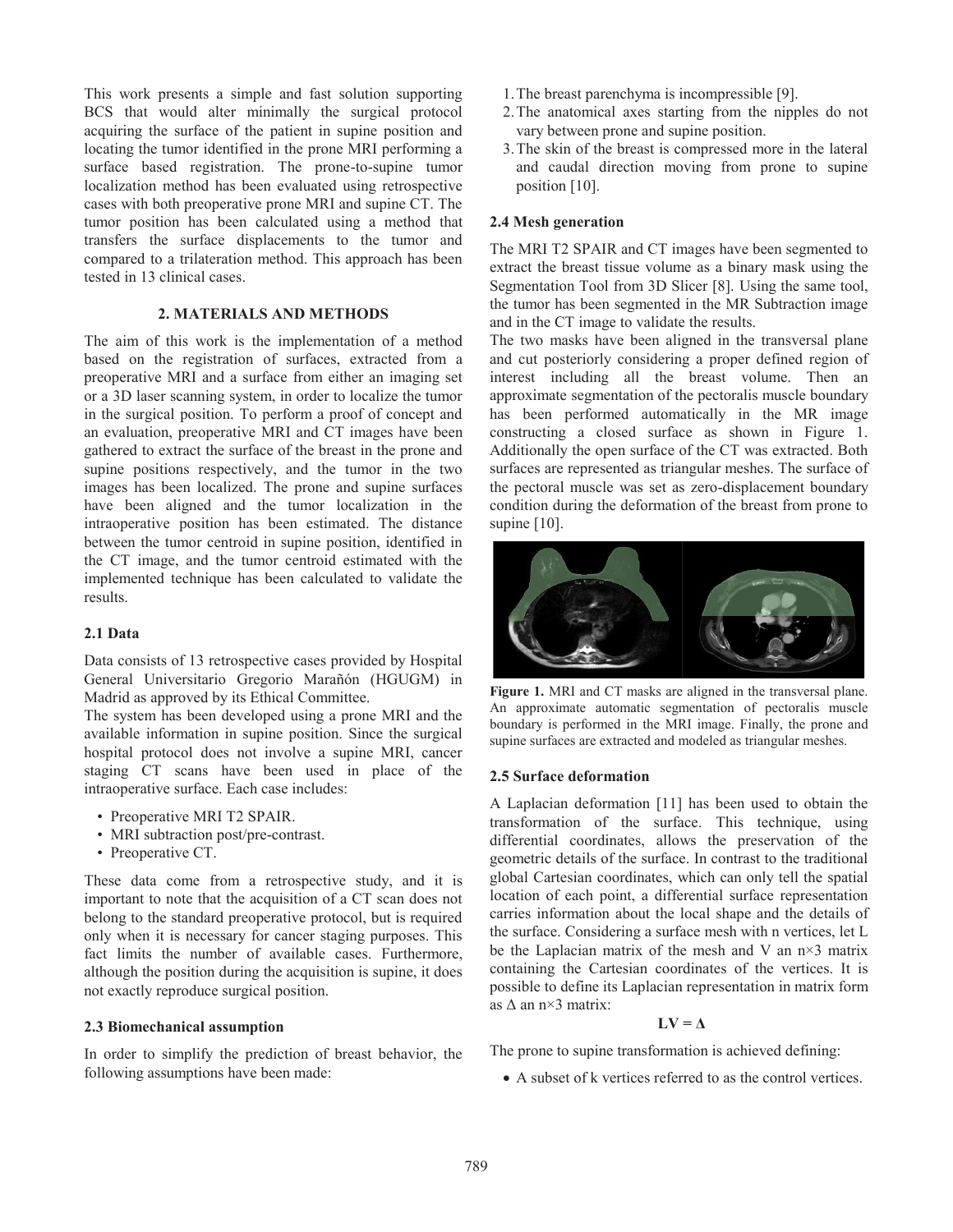- The final position for each control vertex (deformation constraints).
- A weighting scheme for the Laplacian matrix.

The deformation process must follow the deformation constraints while preserving the Laplacian representation as much as possible. The final surface is achieved by solving the following system of equations:

$$
\begin{bmatrix} L_f \\ 0 & I_c \end{bmatrix} V_d = \begin{bmatrix} \Delta_f \\ V_c \end{bmatrix}
$$

**Vd** is the matrix containing the coordinates after deformation. The last k rows of the system correspond to the control vertices. **Lf** denotes the Laplacian matrix of the unconstrained vertices, whose elements are calculated using a cotangent weights scheme. Given an edge of the surface mesh, its corresponding cotangent weight is the mean of the cotangents of the angles opposite to the edge. **Ic** is the k×k identity matrix;  $\Delta f$  denotes the Laplacian representation of the unconstrained vertices, removing the rows corresponding to the control vertices. **Vc** is the matrix containing the final position of control vertices. Control vertices are automatically calculated starting from 3 anatomical points, the nipples, marked in both preoperative and intraoperative surfaces and the Supra Sternal Notch (SSN) Point marked in the intraoperative surface as shown in Figure 2. The surface obtained applying the Laplacian deformation is shown in Figure 3.



**Figure 2.** a) Supine surface. b) Prone surface (front-face). c) Prone surface (back-face). The control vertices (blue points) are automatically calculated from 3 points, the nipples and the SSN point (yellow point). The red points represent the surface of the pectoral muscle to which is assigned a zero-displacement condition during the deformation from prone to supine position.



**Figure 3.** a) Supine surface. b) Prone surface. c) Deformed prone surface into supine position.

### **2.6 Tumor Localization**

Our first attempt to design a method for the tumor localization starting from the deformation of the breast surface derived from the assumption that the distance tumorskin remains almost constant passing from prone to supine position [12]. Hence, the displacement of the tumor from the preoperative imaging to the surgical position was constrained to the displacement of the 3 closest vertices of the surface mesh. Supposing that the tumor-skin distance does not vary, the final position of the lesion was calculated by trilateration, a method of determining the relative positions of three or more points used in telecommunications [13]. This method showed problem localizing tumor very far from the surface, so we decided to design a more robust localization technique taking into account the displacement of more points of the surface mesh and removing the constrain about the tumor-skin distance.

For the proposed method, the underlined concept is that the surface vertices displacements that are estimated through the prone to supine registration can be transferred to the tumor as there were pseudorigid connections. Radial connections from the tumor in the original prone configuration define the surface vertices of interest. After registration, the displacement of each vertex generates a contribution to the total displacement of the tumor in the same direction of the vertex displacement. Each contribution has been modeled as a line crossing the updated position of the vertex and passing through a candidate position of the tumor by applying the same displacement vector of the vertex. This could be also interpreted as a back-projection of these rigid connections from the updated surface vertices. The lines are then discretized and the final tumor position is estimated by identifying the center of mass of the cloud of points enclosed inside the deformed surface, discarding outliers.



**Figure 4.** a) Interior of prone surface: the tumor edges are fastened to the surface vertices of the breast in the radial direction (orange dots). b) Interior of the deformed surface and actual tumor in supine position: the displacement of each vertex generates a contribution to the total displacement of the tumor.

## **2.7 Interface**

A graphical interface has been implemented as CLI module in 3D Slicer. The tool gets as inputs the binary masks or surfaces of the images in the prone and supine positions, 3 fiducials points marked by the user and the tumor location in prone position. Laplacian deformation functions are implemented in MATLAB and used from 3D Slicer. Ultimately, the tool is capable of displaying the lesion in the intra-operative position as well as its projection on the skin.